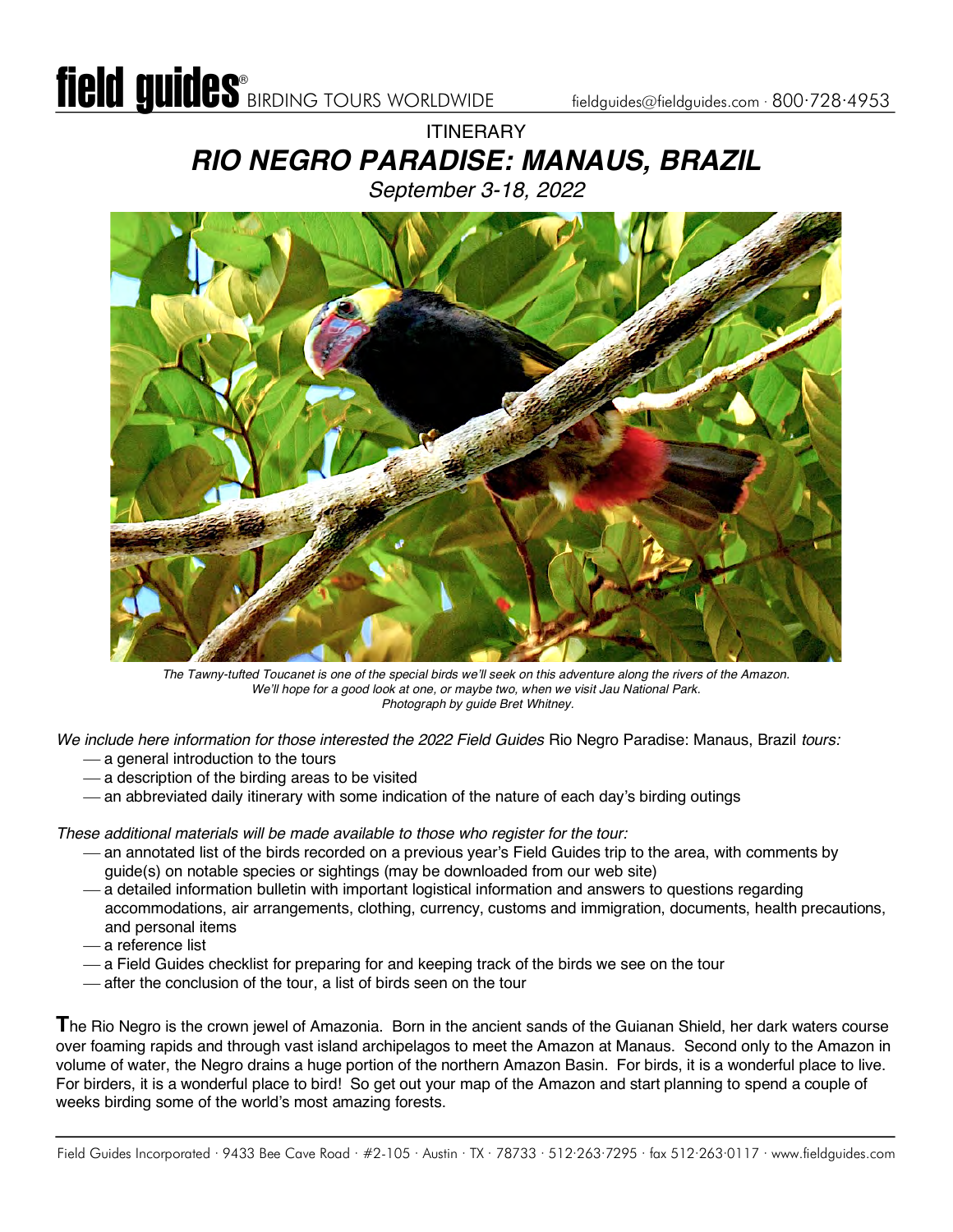The city of Manaus, gateway to one of the greatest avifaunas on Earth, is a place every birder who's ever dreamed of birding the Amazon has got to visit. Our tour of the Rio Negro begins near Manaus with four days in a variety of climax Amazonian rainforest habitats. We'll do some serious nightbirding here as we go for White-winged, Long-tailed, and Rufous potoos on forest trails. By day we'll be dealing with mixed-species flocks in both the understory and canopy, and searching for raiding swarms of army ants between visits to display areas of such world-class cotingas as Guianan Cockof-the-rock, Capuchinbird, and possibly also Guianan Red-Cotinga. We will also have the privilege of birding from the INPA research tower north of Manaus at the beginning of the trip (and on another INPA tower close to town at end of the tour)!

Then it's down to the Negro herself where we'll board our private boat for several days in the singularly beautiful Anavilhanas Archipelago, now Anavilhanas National Park, and remote and unspoiled Jau National Park, eastern section of the second-largest conservation area in the world and home to numerous special birds, such as Tawny-tufted Toucanet, Pavonine Quetzal, Bar-bellied Woodcreeper, Chestnut-crested Antbird, and Reddish-winged Bare-eye. We'll also bird the lower Rio Solimões, that section of the Amazon west of the meeting of the waters with the Negro (an amazing spot to see!). Our boat is nigh-on luxurious, featuring private (two bunks), air-conditioned cabins with private bathrooms and great meals any time we want them. The open-air top deck is a great spot for an icy *caipirinha*, the national drink of Brazil. Life is grand out on these rivers; there's nothing to do but bird, eat, and sleep!

But can we really do the Manaus area justice in just a couple of weeks? The answer is "No." We are learning that it could take a lifetime to sleuth out her many avian secrets. And we won't even take time to cross the Amazon; that would entail simply too much (so we'll leave southern Amazonia for separate tours at Alta Floresta, the Rio Roosevelt, and our Great Rivers of the Amazon boat-based tours!). Join us and discover why we feel that the Rio Negro is paradise in the Amazon.

**All participants will be required to confirm they will have completed a full COVID vaccination course at least two weeks prior to the tour (which, for tours departing on or after March 1, 2022, includes a booster)**. Having a vaccinated group will greatly diminish but not eliminate the possibility of the group and individual participants being adversely affected by COVID-19. **We are requiring all of our staff guides to be vaccinated, including getting the booster**. Note too, that many travel destinations are or soon will be requiring proof of vaccination for entry to bypass testing delays or quarantine, and that entry requirements for a destination can change at any time. Proof of a booster shot, too, may become a requirement for some travel destinations if they choose to declare that vaccinations do not last indefinitely. And having a booster means your risk is lowered and your travel plans and those of our group are less likely to be disrupted.

*We want to be sure you are on the right tour! Below is a description of the physical requirements of the tour. If you are concerned about the difficulty, please contact us about this and be sure to fully explain your concerns. We want to make sure you have a wonderful time with us, so if you are uncomfortable with the requirements, just let us know and we can help you find a better fitting tour! Field Guides will not charge you a change or cancellation fee if you opt out within 10 days of depositing.*

#### **About the Physical Requirements & Pace:**

- **TRAILS & WALKING:** Trails are mostly level, but some may be freshly cut through rainforest foliage—meaning there will be stumps, root masses, fallen trunks and other obstacles to pass. We'll be going up to a mile oneway on trails like this on many days of the tour. There may be small streams to wade through, or cross on log bridges. We'll have to climb steep banks to reach trails on terra firma terraces; there will be steps cut into the banks, but they will be steep. Some trails may be hilly and steep. One of our lodges has a stairway approximating 6 flights of stairs in an apartment building that we will be going up and down 2-3 times a day while we are there.
- **POTENTIAL CHALLENGES**: We'll spend time standing and waiting for birds to come in; this can be tiring, especially in the heat and humidity. There is an observation tower at INPA that requires climbing up steps to reach the platform at about 140 feet. We'll take motorized canoes from the riverboat to explore some of the islands and side channels; you'll need to be able to get in and out of the canoe, and, during the first several days of the tour, in and out of the tour van, which may require reasonable leg strength.
- **PACE:** We will start before dawn, ahead of the heat of the day. Some evenings we will have optional nightbirding sessions after dinner. Many days we will have afternoon breaks before an afternoon birding session.
- **ELEVATION:** Elevations are low on this tour.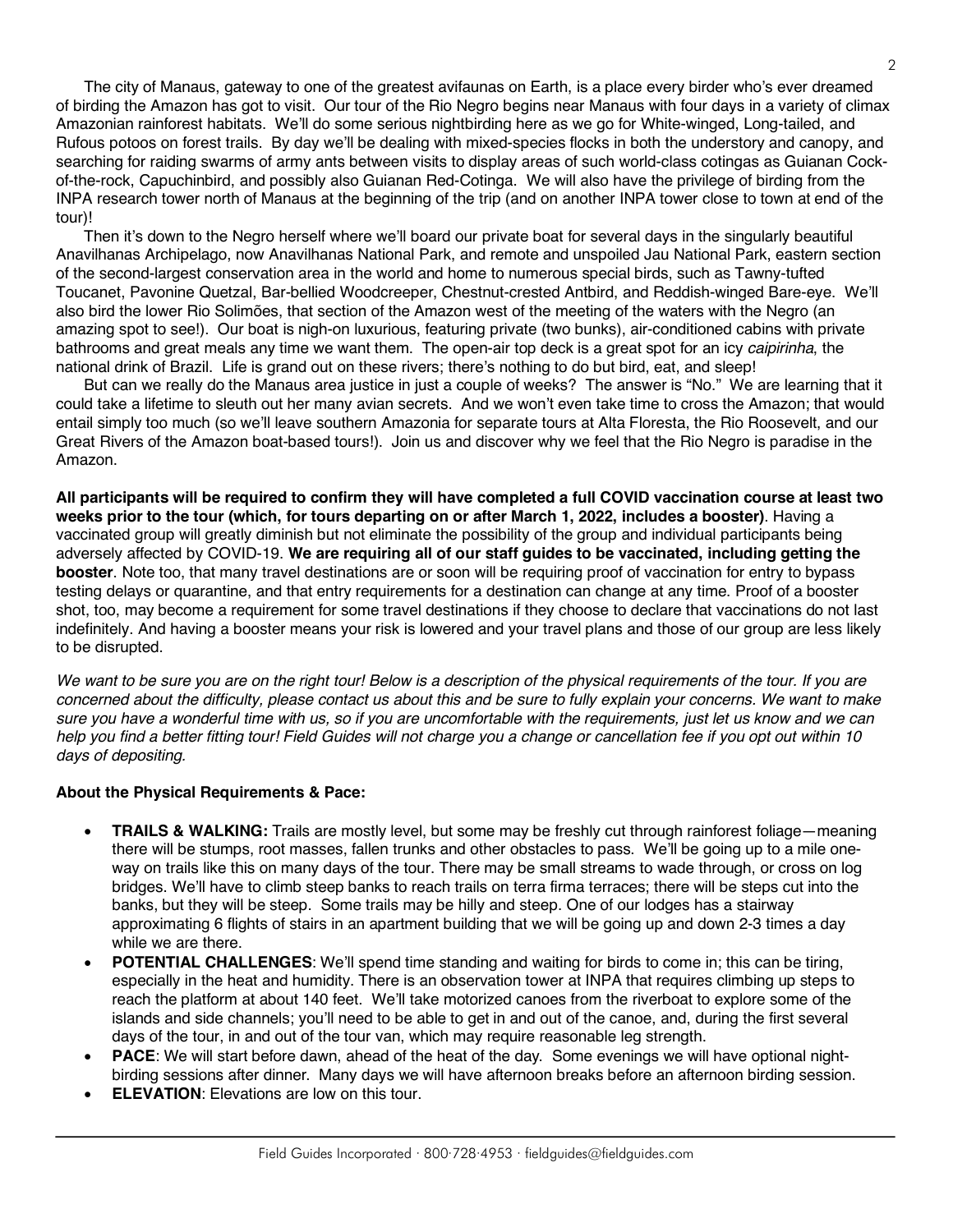- **WEATHER**: The climate in Amazonia is warm and humid, with mid-day temperatures in the low 90s F and a high relative humidity. Evenings are about 75 F. Rain is always a possibility.
- **VEHICLE SEATING**: So that each participant has equal opportunity during our travel, we employ a seat rotation system on all tours. Participants will need to be flexible enough to maneuver to the back of the vehicle on occasion. Those who experience motion sickness will need to bring adequate medication for the duration of the tour, as we are not able to reserve forward seats for medical conditions.
- **BATHROOM BREAKS**: Whenever possible, we use modern, indoor restrooms, but on occasion, participants must be prepared to make a comfort stop in nature.
- **OPTING OUT:** Where we are staying multiple days in the same lodging, participants can easily opt to sit out a day or sometimes a half-day. This will not be possible on days when we are changing locations.

If you are uncertain about whether this tour is a good match for your abilities, please don't hesitate to contact our office; if they cannot directly answer your queries, they will put you in touch with one of the guides for the tour.



*Much of our time will be spent birding on recently opened trails, as this group from a recent tour is doing. Note the protruding roots and other vegetation; these trails may be rough and require dexterity to negotiate. Photograph by guide Bret Whitney.*

# **About the Birding Areas**

**Terra firme forest—**The north bank of the Amazon in the Manaus area (east of the Rio Negro) still holds vast areas of uncut primary *terra firme* (never flooded) forest. Near the city, much of this lies on a white sand soil, while further out the clay soils and forest are more typical of that reaching to southern Venezuela and the Guianas. Near Manaus and around the little town of Presidente Figueiredo (about 1.5 hours north), forest trails permit many productive hours of birding. Species regularly occurring here and in neighboring habitats include Red-and-green and Blue-and-yellow macaws, Caica Parrot, Crimson Topaz, Chapman's Swift, Green Aracari, Guianan Toucanet, Bronzy Jacamar, Red-billed Woodcreeper, Curve-billed Scythebill, Golden-collared Woodpecker, Spot-backed Antwren, Olive-green Tyrannulet, Glossy-backed Becard, Pompadour Cotinga, Guianan Red-Cotinga, the incredible Capuchinbird, Wing-banded Wren, Guianan Gnatcatcher, Slaty-capped Shrike-Vireo, and a variety of tanagers including Blue-backed and Dotted (both among the rarely seen species). Army ant swarms may yield Rufous-throated Antbird and the spectacular White-plumed Antbird.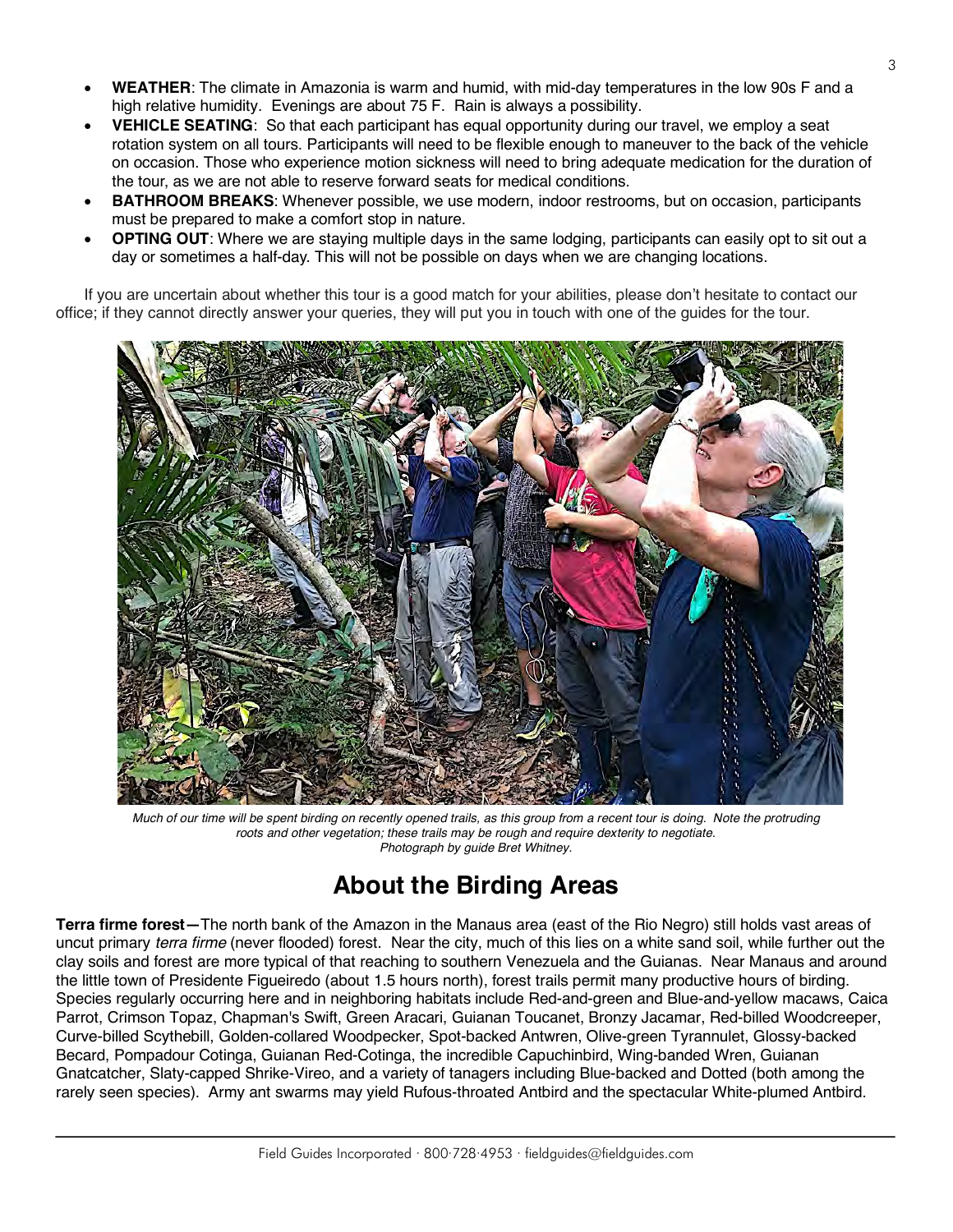

Another important *terra firme* habitat, characterized by a dense growth of trees (often bushy in aspect and around twenty feet tall), grasses, and terrestrial bromeliads on poorly drained sand, is called *campina*. The particular *campinas* we will visit are home to the Northern Slaty-Antshrike, Saffron-crested Tyrant-Manakin, Pelzeln's Tody-Tyrant (the last recently rediscovered following a hiatus in records of 161 years or, in other words, since the little critter was first discovered!), and the rarely seen White-naped Seedeater.

*Chavascal* is a forest habitat flooded for most of the year and characterized by dense growth of thin-trunked trees of more-or-less uniform canopy height ranging from about fifteen to twenty-five feet. Many of the trees have narrow crowns and the canopy has few openings relative to taller forests. It borders only along blackwater rivers and is sort of a subdivision of *igapo*, or permanently flooded blackwater forest. Not surprisingly, *chavascal* differs from the *terra firme* and tall *varzea* (seasonally flooded forest on whitewater river floodplains) forest not only in its community of plants, but also in its bird composition. We'll take full advantage of our boat to sample this important Amazonian habitat, mostly on the west side of the Negro, where specialties include Lafresnaye's Piculet, Cherrie's Antwren, Yellow-crowned Manakin, an undescribed species in the Zimmer's Tody-Tyrant complex, and Brown-headed Greenlet, among many other birds. We'll see lots of *chavascal* at Jau National Park.

**Anavilhanas Archipelago—**A short distance up the Rio Negro from Manaus lies the Anavilhanas Archipelago, the largest river-island archipelago in the world. The archipelago is uninhabited and accessible only by water; it is completely covered with undisturbed seasonally flooded forest and home to many birds of note, among them Crestless Curassow (fairly easy to hear, very hard to see), both species of Band-tailed Nighthawks, Festive Parrot, Streak-throated Hermit, Green-tailed Jacamar, Cream-colored Woodpecker, Long-billed and Zimmer's woodcreepers, Speckled Spinetail, Blackish-gray Antshrike, Klages' and Leaden antwrens, Ash-breasted Antbird, Black-chinned Antbird, Wire-tailed Manakin, and Varzea Schiffornis. Other rarities we'll have a shot for include Agami and Zigzag herons and there is a pair of Crested Eagles that shows up every now and then. In contrast to whitewater river islands, those of the Anavilhanas are relatively stable and change little in configuration from year to year.

**Solimões/Amazonas River islands—**River islands in the whitewater Rio Solimões are highly dynamic landforms. At the upstream end of the islands, material is constantly being eroded, the flow of the river eating away at the substrate under what is often tall and mature forest that has stood on larger islands for decades. The downstream end of the islands, by contrast, has a marked progression of successional plant stages, from last year's silty tip with its emerging grass and shrubbery to progressively older, mixed stands of cane grass, Cecropias, morning-glory tangles, and other fast-growing vegetation farther back. This early successional plant community harbors a specialized avifauna. Birds unlikely to be found elsewhere on our trip include Ladder-tailed Nightjar, Short-tailed Parrot, Green-throated Mango, Olive-spotted Hummingbird, Scaled, Parker's, White-bellied, and Red-and-white spinetails, Castelnau's Antshrike, Black-and-white Antbird (diminutive and beautiful), River Tyrannulet, Riverside Tyrant, Orange-headed Tanager, and Oriole Blackbird to mention just a few—the islands are very birdy!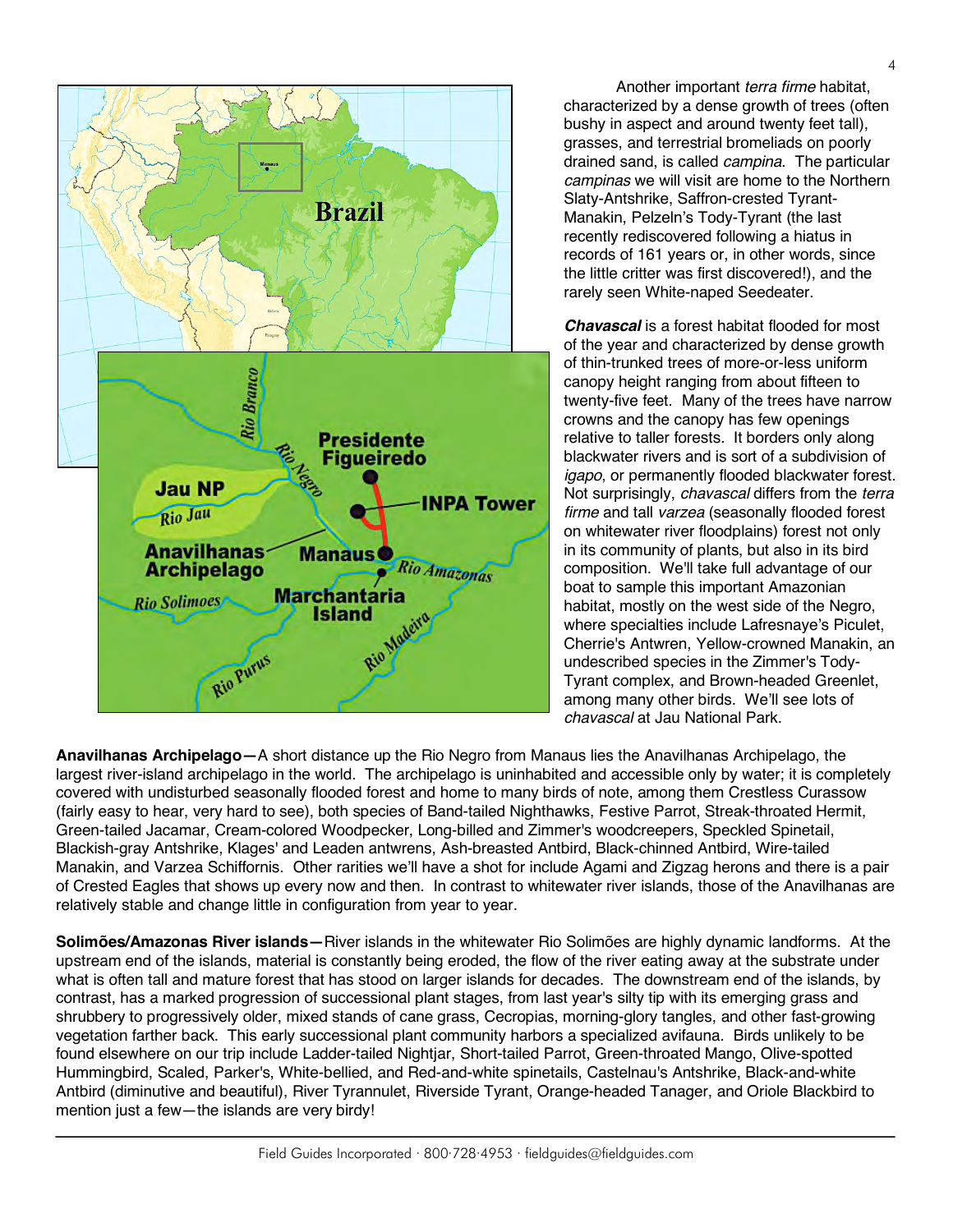### **Itinerary for Rio Negro Paradise: Manaus, Brazil**

**Days 1-2, Sat-Sun, 3-4 Sep. Arrival in Manaus.** At the time of publication of this itinerary, flights depart from your home on Saturday and arrive in Manaus on Sunday, after likely connecting through Panama City or Sao Paulo. Plan to arrive in Manaus anytime on September 4.

Participants arriving in Manaus by early on September 4, are welcome to join us for optional activities that afternoon; we will also be happy to help with any extra overnight arrangements in Manaus before the tour.

We'll offer an *optional* first birding walk on the Tropical hotel grounds, which can be quite productive—and keep an eye open for sloths (both Two- and Three-toed are in the area) and the Brazilian Bare-faced Tamarin, a tiny black-andwhite primate with a very limited world range in the Manaus area. We'll have dinner at the hotel the evening of Day 2 and go over general plans for the tour. Night in Manaus.



*The diminutive Yellow-billed Jacamar is an under-story dweller that we'll watch for in the terra firma forests. Photograph by participant Roger Holmberg.*

**Day 3, Mon, 5 Sep.** *Terra Firme* **forest birding.** Manaus, at the confluence of the Amazon and Negro rivers, is the capital of the huge state of Amazonas and has a growing population that already exceeds two million. The city has spread inland dramatically in the past twenty years. Nonetheless, extensive forest remains near town, and we'll get an action-packed introduction to *terra firme* birding at the Adolfo Ducke Forest Reserve early this morning. After lunch and some rest, we'll bird a partially forested area north of the city where we may see a fine variety of birds around fruiting trees. Night in Manaus.

**Day 4, Tue, 6 Sep. Manaus to Presidente Figueiredo.** We'll get away from Manaus super-early this morning for the nearly two-hour drive to the famed INPA tower. This is a very sturdy, iron tower 42 meters tall and wide enough for all of us to move around. Arrival early at the tower gives us the best chance for good canopy birding action, with dozens of species possible! We'll be up there for about three hours, so you may wish to bring a small stool for sitting. Late morning we'll continue to the little town of Presidente Figueiredo, about 110 kilometers north of Manaus; we'll be there in time for lunch.

This afternoon is special. After a fabulous lunch spread and a little time off, we'll head straight to a lek of Guianan Cock-of-the-Rock. Words cannot describe this bird—it has to be seen to be believed, so that's exactly what we'll do! If we're real lucky, we'll come away with good views of the little-known Pelzeln's Tody-Tyrant as well—from the exquisite to the obscure, all fascinating birds! Night in Presidente Figueiredo.

**Days 5-7, Wed-Fri, 7-9 Sep. Presidente Figueiredo: waterfalls and** *campinas***.** We'll have three days to bird a variety of habitats and trails in the beautiful Presidente Figueiredo region. This area is quite different from Manaus, being on a vast scarp of sandstone and limestone, replete with exceptionally clean "blackwater" (see below) streams. One important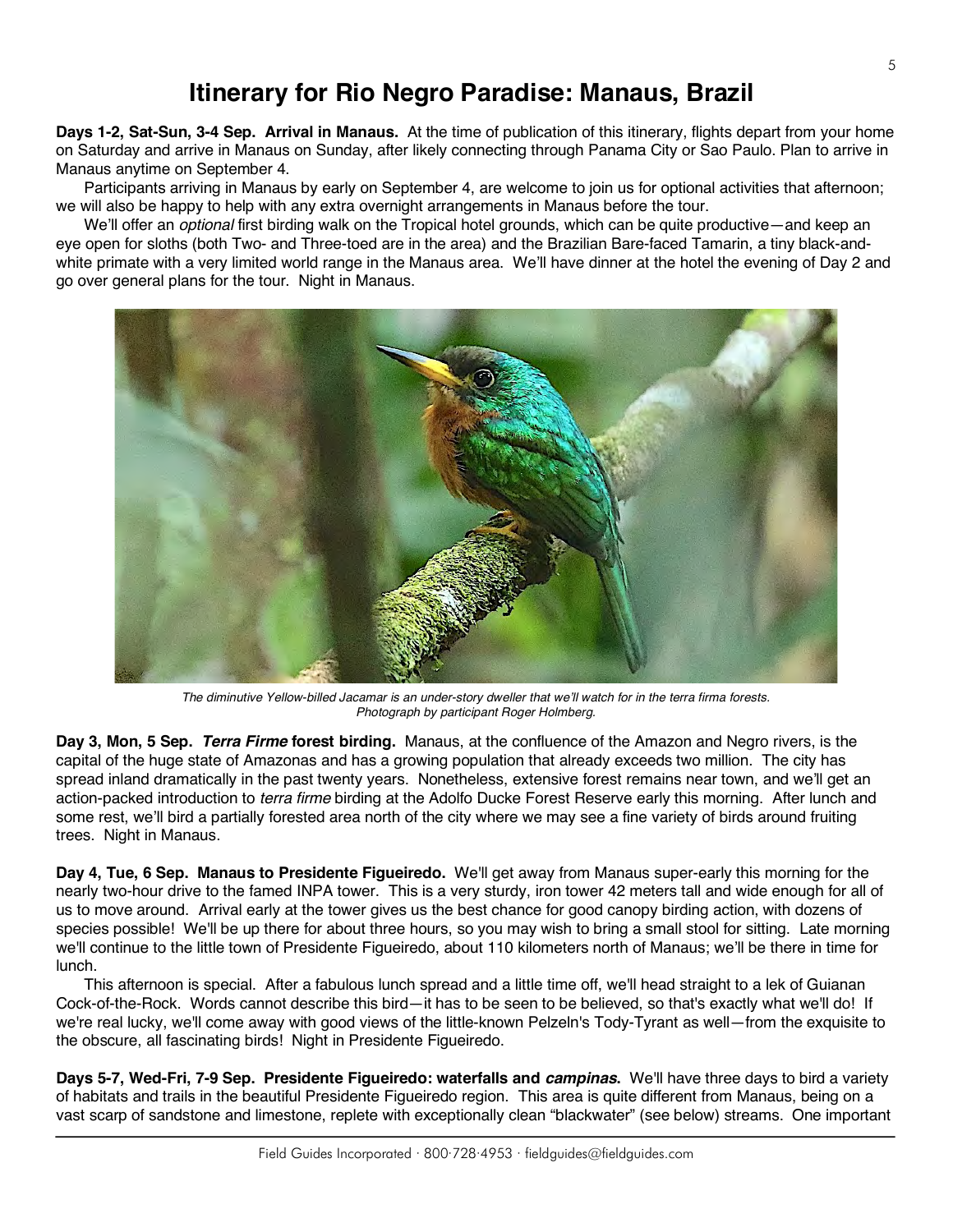habitat is white-sand *campina* woodland where we'll search of the little-known White-naped Seedeater, Crimson Topaz, White-fringed Antwren, Pale-bellied Mourner, Rufous-crowned Elaenia, Black Manakin, and Red-shouldered Tanager. We usually see two or three species of macaws in the area as well. We will also access forest interiors on several wellworn trails that lead to some of the dozens of beautiful waterfalls, watching for mixed-species flocks in the understory and canopy, and also for army ant swarms. These three full days will see us on the trail all morning and again late in the afternoon, with a couple of hours to rest after lunch. Our hotel features new, air-conditioned cabins set above a beautiful, blackwater stream that is excellent for a cooling dip on hot afternoons. Many of the birding trails are level and welltraveled, but some are hilly and narrow, and we will also bird along wider roadways in good habitat. We'll be on foot most of the time we're here, sifting through flocks, digging out leaftossers and gnateaters, staking out antswarms, and, we hope, enjoying views of the bizarre Capuchinbird. Just a few of the specialties here include Marail Guan, Gray-winged Trumpeter, Red-billed Woodcreeper, Guianan Puffbird, Curve-billed Scythebill, Ferruginous-backed Antbird, Rufousbellied Antwren and Brown-bellied Stipplethroat, Cinnamon-crested Spadebill, White-fronted and White-throated manakins, Tiny Tyrant-Manakin, and with great luck, the rarely seen Cinnamon Manakin-Tyrant. Both Musician and Wing-banded wrens could perform for us as well.

One goal of our nightbirding efforts will be finding White-winged, Rufous, and Long-tailed potoos. OK, make that three goals. Nights at Presidente Figueiredo.



*One of the birds we'll watch for near Presidente Figueiredo is the stunning Crimson Topaz. Photograph by participant Roger Holmberg.*

**Day 8, Sat, 10 Sep. Return to Manaus; boating up the Rio Negro.** After a final early morning around Presidente Figueiredo and an early lunch, we'll head toward Manaus with an important stop at another *campina* in search of Yellowcrowned Manakin, Saffron-crested Tyrant-Manakin, and Northern Slaty-Antshrike. Back in Manaus, we'll board our riverboat home for the next eight days!

One of the greatest rivers on Earth, the Negro, as the name implies, is "blackwater," which refers to the clear, dark appearance of the water. Blackwater carries virtually no silt, since its drainage is almost entirely through sand, which adds no suspended particles and filters the tea-colored tannins from vegetation decaying on the ground. The Negro is great for swimming, and there are very few biting insects (although there can be pesky deer flies in the forest). Depending on water levels and our progress upriver, we may offer our first post-dinner nightlighting excursion from the canoes. Tonight will be one of those long, rejuvenating nights of sleep. Night aboard the boat.

**Day 9, Sun, 11 Sep. The Anavilhanas Archipelago.** We'll have dropped anchor sometime in the night, just off one of the myriad islands in the middle Anavilhanas Archipelago. This puts us in position for this morning's dawn chorus of antbirds and other species we'll seek, foremost among them Blackish-gray and Black-crested antshrikes, Klages' and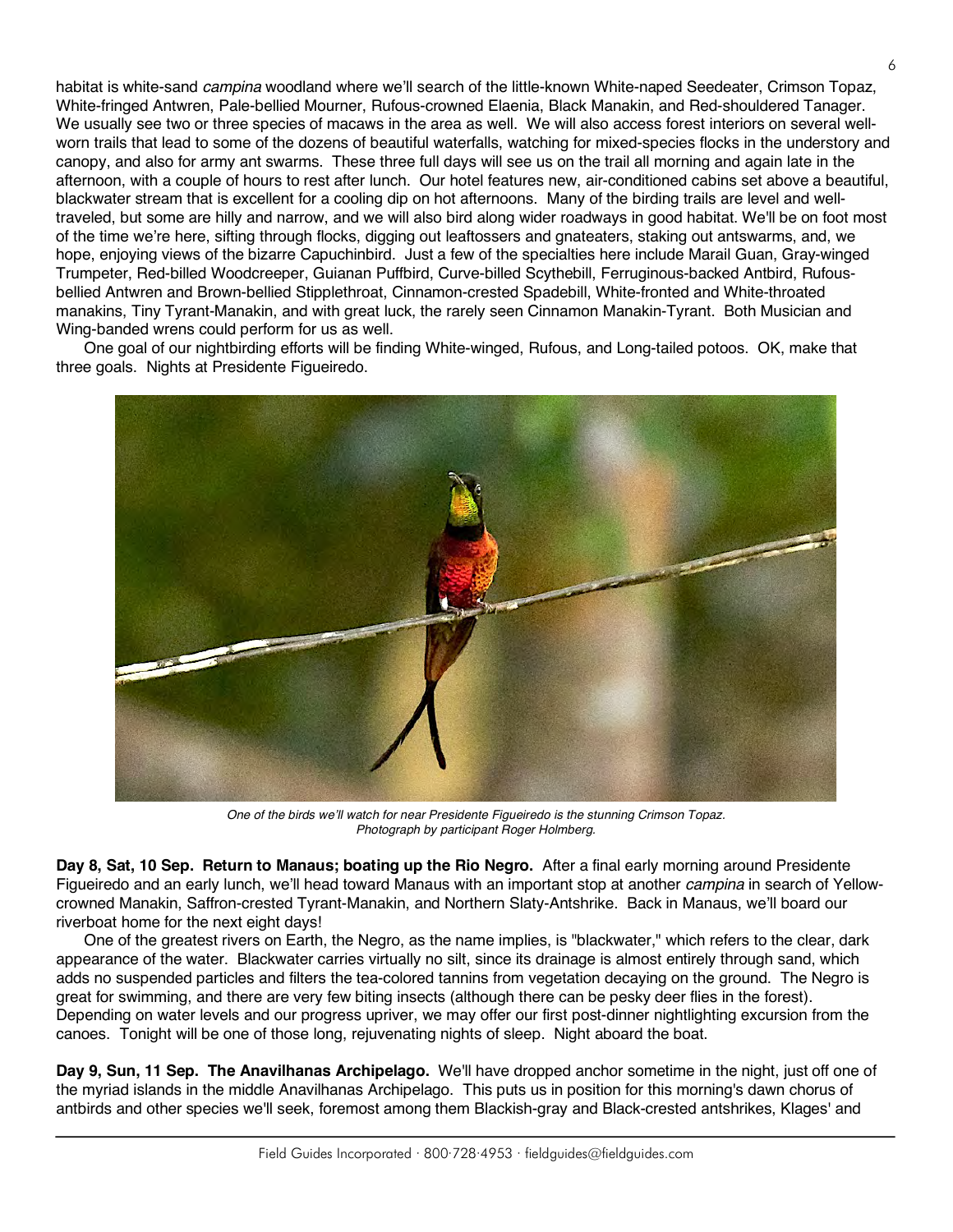Leaden antwrens, Ash-breasted and Black-chinned antbirds, Zimmer's Woodcreeper, Speckled and Rusty-backed spinetails, and Wire-tailed Manakin. We also expect Festive Parrot, Green-tailed Jacamar, Cream-colored and perhaps Ringed woodpeckers, Streak-throated Hermit, and Snethlage's Tody-Tyrant. Crestless Curassow is a rare possibility (much more likely heard than seen, but we'll certainly try to be lucky). All five species of kingfishers are around the Anavilhanas and over the next few days, at Jaú National Park. After repositioning during our midday siesta, we'll bird in a different part of the archipelago. There are usually lots of both species of river dolphins (Tucuxi [Gray] and Amazon [Pink]) in this area. Band-tailed Nighthawks, of two different species, will be around us dawn and dusk. Night aboard the boat.



*The Festive Parrot has an interesting distribution along the major rivers of Amazonia. We should see numbers of them on the tour, particularly near the Anavilhanas Archipelago. Photograph by guide Dave Stejskal.*

**Days 10-12, Mon-Wed, 12-14 Sep. Jaú National Park.** Depending on water levels in the Negro, we may or may not have reached Jaú by dawn, but we will most likely find ourselves enjoying breakfast on the top deck as the sun rises over the entrance to Jaú National Park. This is a remote and seldom-visited park forming the eastern portion of the secondlargest conservation unit in the world (the first is also in Brazil). We will have ample time to bird both *chavascal* woodland, the habitat for Cherrie's Antwren, an undescribed species related to Pelzeln's/Zimmer's Tody-Tyrant, Yellow-crowned Manakin, Brown-headed Greenlet, and Plumbeous Euphonia among others, and tall *terra firme* forest in search of several Rio Negro specialties, including Pavonine Quetzal, Brown-banded Puffbird, Bar-bellied Woodcreeper, Pearly Antshrike, the seldom-seen Chestnut-crested Antbird, Reddish-winged Bare-eye, and Wing-banded Wren. There are lots of other species to seek and, with great luck we may encounter Tawny-tufted Toucanet as well as the strange, stub-tailed Goldenbacked (Black) Uakari, a rarely seen primate endemic to the middle-upper Negro basin. We will also do some important nightbirding during our couple of nights in Jaú, going especially for Rufous and White-winged potoos, and also the rarely seen Nocturnal Curassow.

On the morning of Day 11, we will work on finding any especially important birds that may have escaped us so far, which certainly could include an army ant swarm. Then, we will depart Jaú to descend the Negro as far as the little shipbuilding town of Novo Airao, situated on the west bank of the river well above Manaus. Nights aboard the boat.

**Day 13, Thu, 15 Sep. Novo Airao and on to the Solimões.** This morning will provide us an excellent opportunity to work terra firme forest, in search of understory and canopy mixed-species flocks along some wide, fairly level roadways through forest near the town of Novo Airao. Later on, we'll visit a floating platform where several Amazon River Dolphins have become accustomed to feedings by local people during specific hours. This initiative has proven to be valuable in educating the public about the importance of protecting the dolphins, and today the dolphins are doing quite well,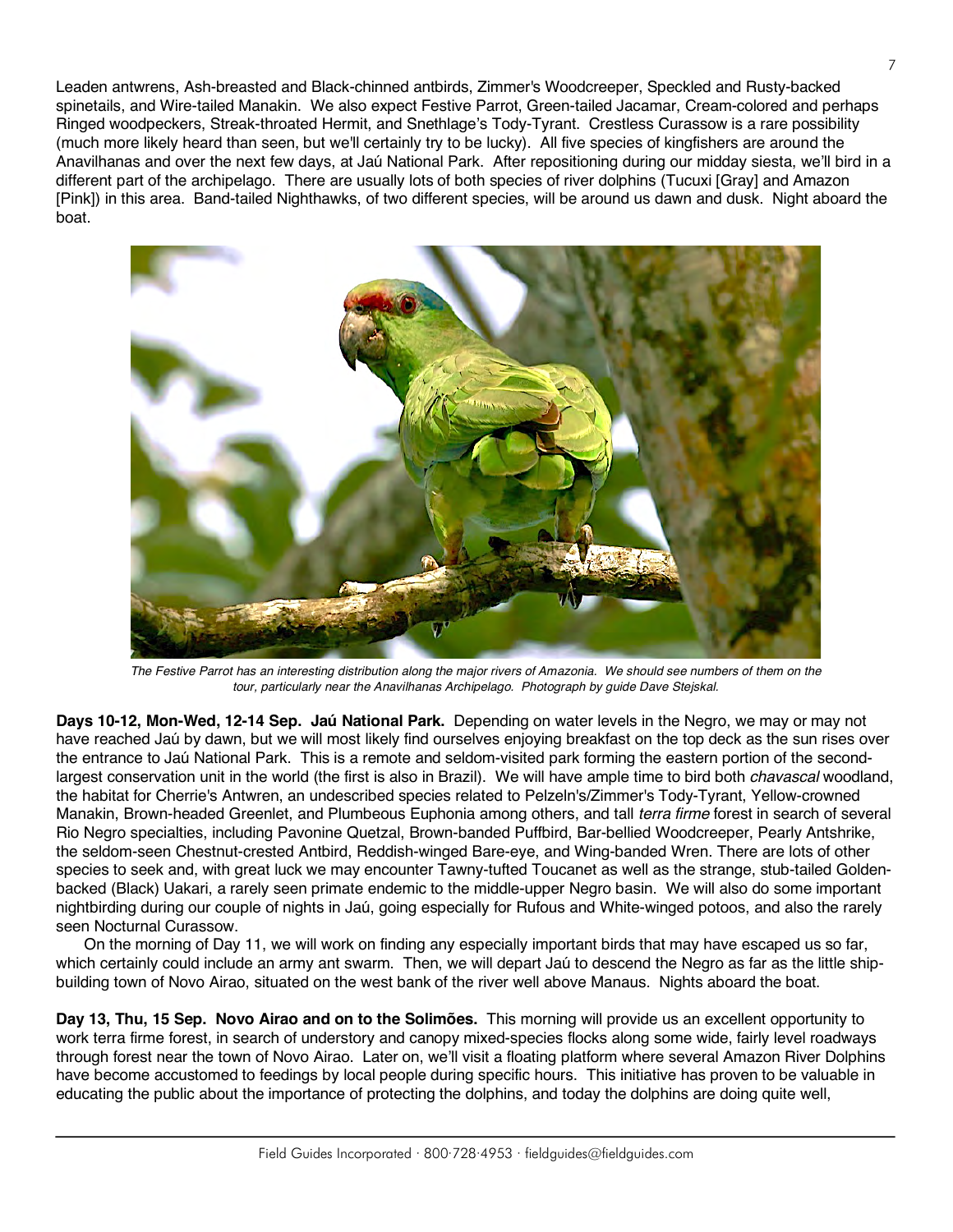especially in the Anavilhanas region. Also on the docket will be a call at the front door of a family of Spix's Night-Monkeys, where they have lived for several years now – it's a wonderful sight!

We'll pass Manaus late this afternoon, hoping to have enough water in the Negro and the Amazon rivers to allow us to make the shortcut through the piece of land separating the two (saving a few hours of motoring all the way around it). In any event, we will be making our first contact with the "whitewater" avifauna, and species new to our list will be appearing all along the route around dusk (assuming we make it that far before nightfall). The Rio Soilmões is "whitewater," meaning that it is laden with fine silt, and you will immediately notice that the vegetation is quite different from that on the islands of the Anavilhanas (and whitewater means more bugs, so you may need to close those windows tonight). Night aboard the boat.



*The striking Black-and-white Antbird is found along the Amazon in successional habitats such as river islands. We'll look for these and other island specialists on the whitewater Solimões. Photograph by guide Micah Riegner.*

**Day 14, Fri, 16 Sep. Birding the "whitewater river islands and the Meeting of the Waters.** There is a large suite of "island endemics" to be sought on the Solimões and its major whitewater tributaries, such as Varzea Piculet (difficult this far west), Olive-spotted Hummingbird, Green-throated Mango, Castelnau's Antshrike, Black-and-white Antbird, Lesser Hornero, Dark-breasted, Pale-breasted, White-bellied, Yellow-chinned, Red-and-white, and Parker's spinetails (not all strictly endemic but whew, that's a prickly lot of spinetails to absorb!), Brownish Elaenia, Riverside Tyrant, River Tyrannulet, and Pearly-breasted and Bicolored conebills. Short-tailed Parrots and Tui Parakeets will be everywhere, with good numbers of White-winged Parakeets and Chestnut-fronted Macaws around as well. Some years there are hundreds or thousands of Purple Martins in the skies here, having recently arrived on migration from North America. There is likely to be some muddy walking at our various landing points along the Solimões, so rubber boots are a good (ahem, excellent) idea. Don't worry about tracking mud on the boat—the crew will happily clean your boots every time you come aboard. This afternoon we'll pass by the "Meeting of the Waters," where the Negro flows into the Amazonas—with Manaus off in the background. The different temperatures and densities of the two rivers cause them to run in parallel for many miles before gradually mixing far downriver. We'll make a late-afternoon arrival into Manaus, docking at a small port that provides easy access to the MUSA tower we will visit tomorrow morning. Night aboard the boat.

**Day 15, Sat, 17 Sep. MUSA tower and afternoon or evening flights to Miami.** We'll be away early to visit the INPA (MUSA = Museum of the Amazon) tower for a last, exciting morning of birding.

After birding at the tower and some trail birding in that area, we'll get back to the boat for lunch and time to pack up. We'll have this afternoon to visit the beautiful Manaus Opera House and perhaps do some shopping downtown. We'll probably have our last *caipirinhas* and dinner, and then get to the airport for late flights home.

**Day 16, Sun, 18 Sep. Arrival in the States with connections home.** *Que tenham uma ótima viagem!*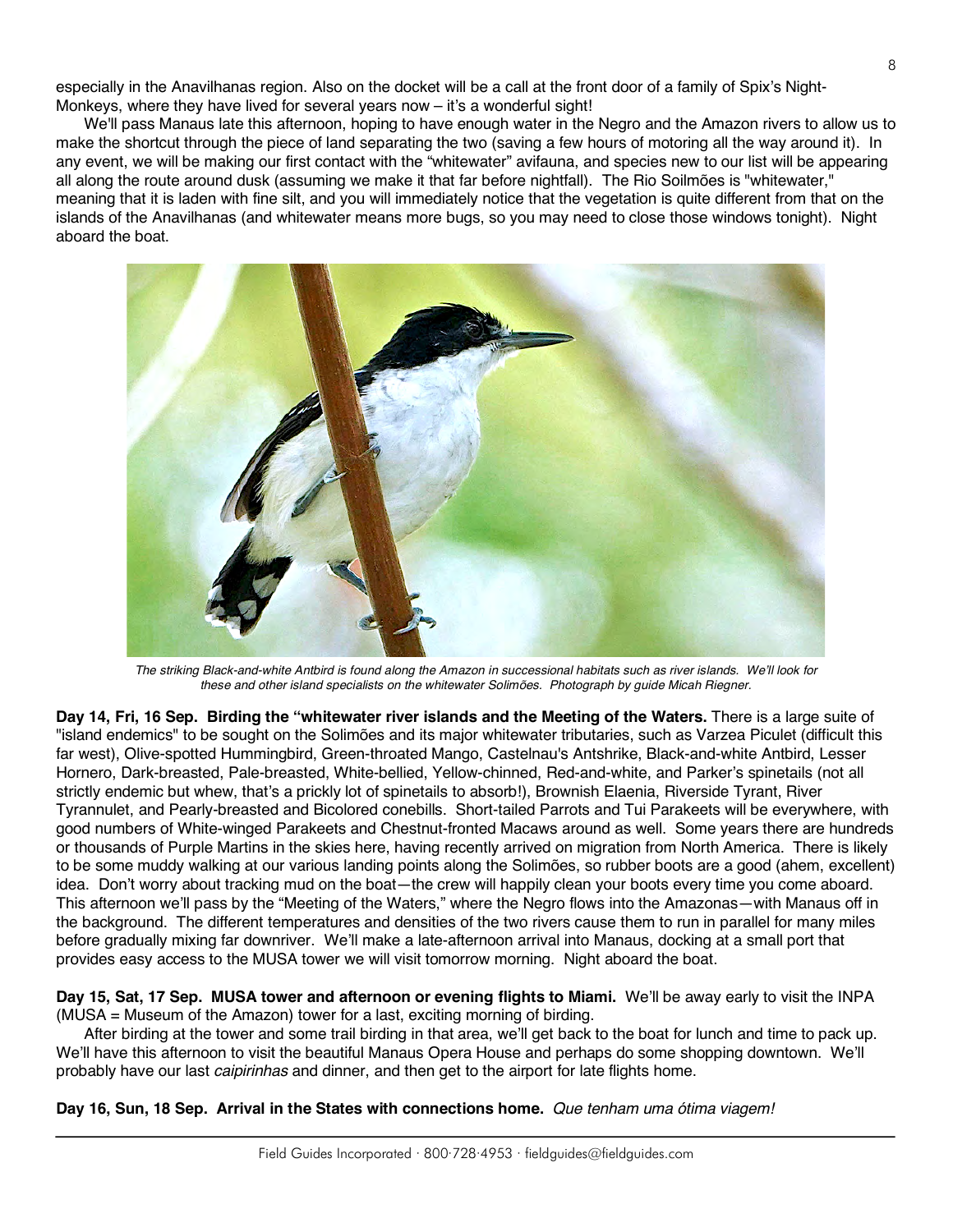### **About Your Guides**

**Marcelo Barreiros** is a native of Sao Paulo, Brazil, who became fascinated with birds when he entered college in 2005, graduating with a degree in biology in 2009. He then moved to Manaus to work with conservation of Harpy Eagles and other large forest raptors, monitoring nests in both the Amazon and the Atlantic Forest regions. Today, Marcelo's depth of expertise in finding and identifying even the rarest species in has earned him an outstanding reputation among the leading fieldsmen in Amazonia and, increasingly, all of Brazil. He and his wife have recently (2015) moved back to Sao Paulo to be closer to family and the wonderful beaches and Atlantic Forest. Marcelo is a friendly, generous guide with an even temperament and ready

*Marcelo Barreiros is a natural trip leader and I would be delighted to take any trip with him as the lead guide. Aside from his mastery of the birds and environment, he projects a warm and humble confidence as well as a great sense of humor and even playfulness, which I appreciated enormously. W. M.; Rio Negro Paradise: Manaus*

laugh, who truly enjoys showing birds to tour participants. His English is good and improving with study and increased experience with foreign birders.

**Bret Whitney** must be *at least* half Brazilian by now. It all began when he was born, birding in the wild Midwest, mostly in Indiana, where he was narrowly overlooked by his high school baseball team but did, in fact, graduate from Earlham College. He is known for his ability to identify birds by their calls and songs, which has led to his stumbling onto multiple species new to science. Bret is one of the founders of Field Guides, a Research Associate of the Museum of Natural Science at Louisiana State University, an Associate of the Laboratory of Ornithology at Cornell, 2004 recipient of the ABA's Ludlow Griscom award, and an eternal optimist about

everything except Ivory-billed Woodpeckers. Bret guides most of our Brazil tours and, with Brazilian colleagues, he is supposed to be producing a series of regional field guides to the birds of Brazil. When not on tour, "the Kite" attempts to stay in shape with irregular bike rides, by leaning over pool tables, and by hefting kegs of Live Oak Pilsner and dumping 35-lb sacks of spicy crawfish, corn and potatoes onto old doors covered with newspapers so his family and friends can pig out at his crawfish boils (everybody's invited, last Sunday in April; 2019 was the 22nd annual).

*"Bret Whitney is a superb guide who knows the birds at a level I have not experienced in any other tour. His scientific expertise was a huge plus for serious birders." P.P., Brazil's Rio Roosevelt.*

Visit https://fieldguides.com/our-staff/ for complete tour schedules for Marcelo and Bret; just click on a photo.

### **Financial Information**

#### **FEE: \$7575 from Manaus**

**DEPOSIT:** \$750 per person **FINAL PAYMENT DUE:** May 6, 2022 **SINGLE SUPPLEMENT (Optional):** \$425 (singles aboard the boat cannot be guaranteed but will very likely be available) **LIMIT: 10**

#### **Special Note: Tour fees may be subject to change due to the global economic effects of COVID-19.**

We have published the itinerary and price for this tour with the understanding that during these uncertain times we are likely to encounter unforeseen changes. Some of our tours may incur higher costs due to increases in currency exchange rate fluctuations or COVID-19 related fees imposed by countries and/or suppliers. Travel and hospitality companies all over the world have been adversely affected by the pandemic, and there is no guarantee that all of the lodging and transportation we have booked for this tour will still be available at the time of departure. We hope to maintain our services as indicated in our itinerary as well as our published tour fee. However, if changes are required we will make every effort to maintain the quality of the itinerary as it is published with the most appropriate substitutions available. Should any necessary changes or other unforeseen causes result in an increase in service rates to us, we reserve the right to pass on those increases in fees to the tour participant.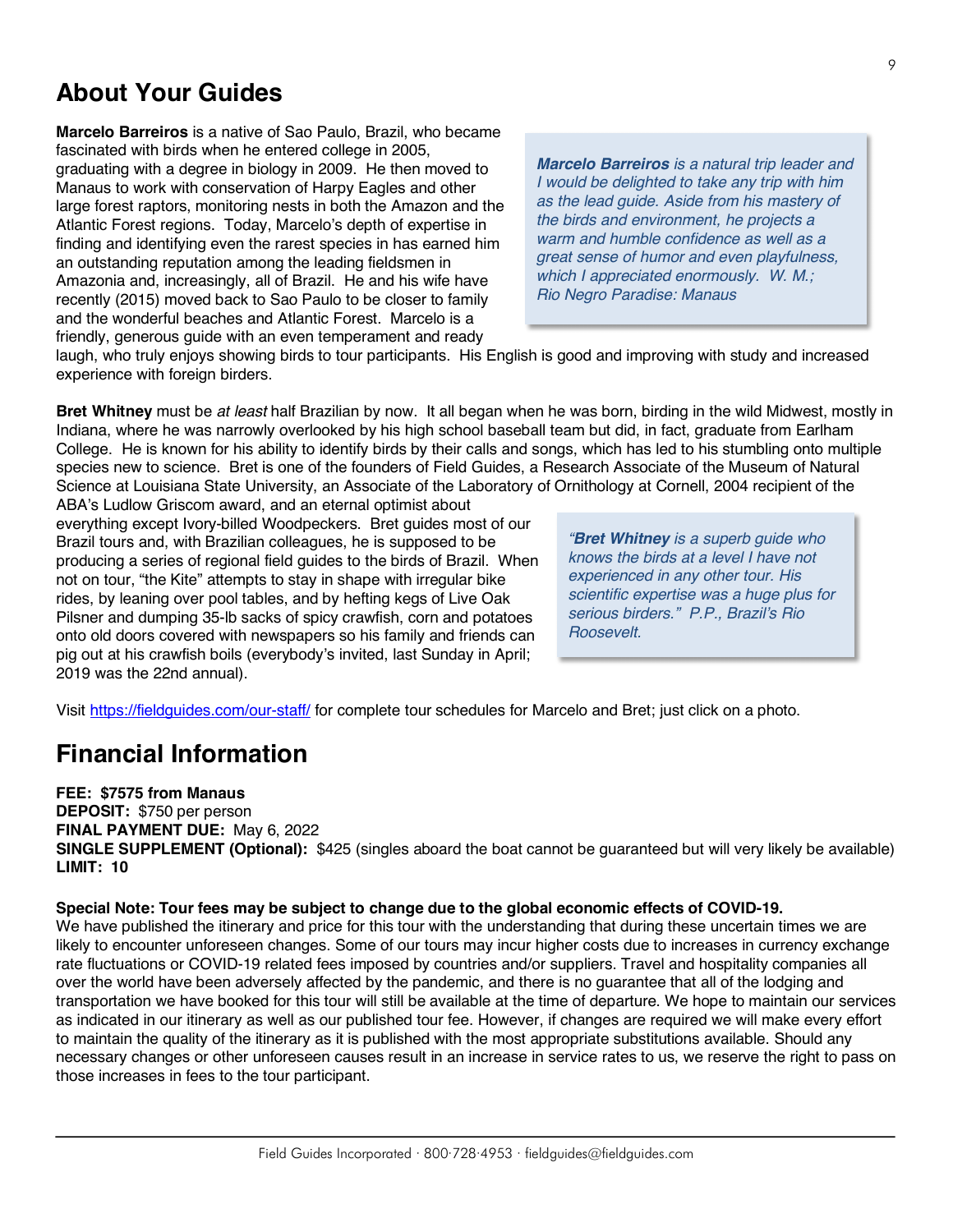## **Other Things You Need to Know**

**TOUR MANAGER:** The manager for this tour is Ruth Kuhl. Ruth will be happy to assist you in preparing for the tour. If you have any questions, please don't hesitate to call her!

**ACCOMMODATIONS:** In Manaus, we will stay in a nice modern hotel. Our hotel in Presidente Figueiredo is basic but very comfortable. The main dining area is a short walk from our cabins, so participants should be able to manage a few flights of wide, sturdy stairs at each mealtime. Our riverboat (eight nights) is nigh-on luxurious, featuring private (two bunks), air-conditioned cabins with private bathrooms and great meals any time we want them.

**DOCUMENTS:** A passport valid for 6 months is necessary for US citizens to enter Brazil. We recommend that your passport be valid for at least 6 months beyond the dates of your visit, as regulations vary from country to country, and are subject to change. If you are not a US citizen, please check with the Brazilian consulate nearest you for entry requirements. Information about consulates and entry requirements is generally available online or you can contact us and we will be happy to look this up for you. Passports should have an adequate number of blank pages for the entire journey. Some countries require a blank page for their stamp and as a precaution it is best to have one blank page per country you will visit or transit.

**VACCINATIONS:** Yellow Fever is widespread in many parts of Brazil, and we recommend all travelers to Brazil be vaccinated against the disease. Please check https://wwwnc.cdc.gov/travel/destinations/traveler/none/brazil for the current CDC information and consult with your physician about whether the vaccine is appropriate for you (there are contraindications for some individuals).

**AIR ARRANGEMENTS**: Field Guides is a full service travel agency and your tour manager will be happy to assist you with flights to join this tour. Field Guides does not charge a service fee for these services to clients booking a tour. However, we understand that tech-savvy clients often prefer to shop online or that you may wish to use mileage to purchase tickets. Regardless of which method you choose, your tour manager will be happy to provide assistance regarding ticket prices and schedules, along with rental cars and extra hotel nights as needed.

Please be sure to check with your tour manager prior to purchasing your ticket to make sure the flights you have chosen will work well with the tour itinerary and that the tour is sufficiently subscribed to operate. Once purchased, most airline tickets are non-refundable and carry a penalty to change. Field Guides cannot be responsible for these fees. **Also, it is imperative that we receive a copy of your comprehensive flight itinerary—including any and all flights not covered in the tour fee—so that we may track you in the event of missed connections, delays, or other mishaps.**

**LUGGAGE:** Please be aware that many airlines have recently modified their luggage policies and are charging additional fees for checked bags. Updates could easily occur before your departure, so you may wish to contact your airline to verify the policy. Additional charges for bags on any flights, whether these are covered by the tour fee or not, will be the client's responsibility.

**TOUR INCLUSIONS/EXCLUSIONS:** The **tour fee** is \$7575 for one person in double occupancy from Manaus. It includes all lodging from Day 2 through Day 15, all meals from dinner on Day 2 through dinner on Day 15, all ground transportation, entrance fees, and the guide services of the tour leader(s). Tipping at group meals and for drivers, porters, and local guides is included in your tour fee and will be handled for the group by your Field Guides leader(s). However, if you would like to recognize your Field Guides leader(s) or any local guide(s) for exceptional service, it is entirely appropriate to tip. We emphasize that such tips are optional and not expected.

The above fee does not include your airfare to and from Manaus, airport taxes, visa fees, any checked or carry-on baggage charges imposed by the airlines, any alcoholic beverages, optional tips to local drivers, phone calls, laundry, or other items of a personal nature.

The **single supplement** for the tour is \$425; singles aboard the riverboat cannot be guaranteed. If you do not have a roommate but wish to share, we will try to pair you with a roommate from the tour; but if none is available, you will be billed for the single supplement. Our tour fees are based on double occupancy; one-half the cost of a double room is priced into the tour fee. The single supplement is calculated by taking the actual cost of a single room and subtracting one-half the cost of a double room (plus any applicable taxes).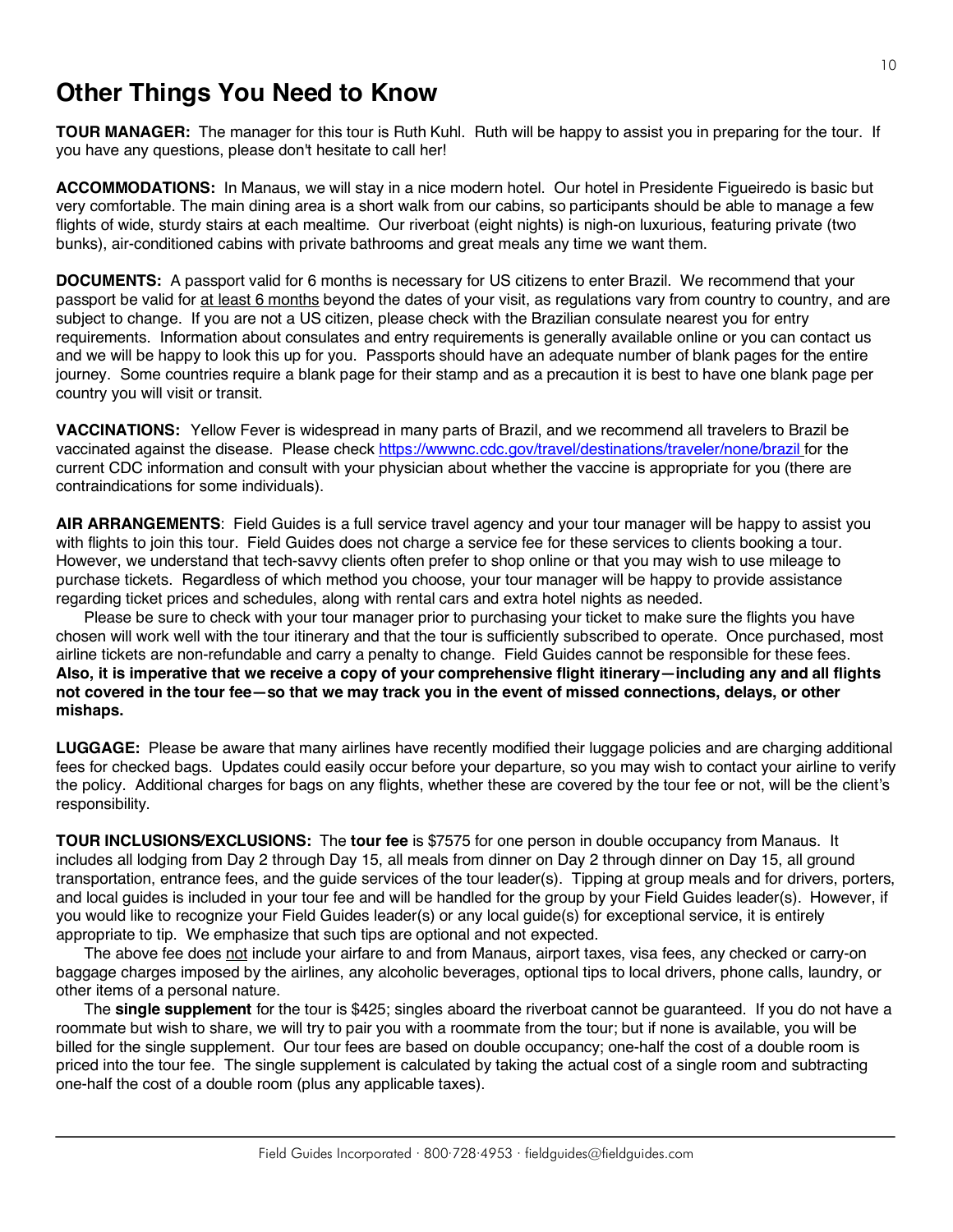**TOUR LIMITS:** Our limits are firm and we don't exceed the limit by one to accommodate a couple when only one space remains open. However, on occasion, we will send along a guide in training on a tour. In these cases, the guide in training will be taking a seat in the van or bus. Our guides will have a rotation system within the vehicle so that clients share the inconvenience equally. We hope this minor inconvenience will be more than offset by the advantages of having another guide along.

**TOUR REGISTRATION: To register for this tour, please [contact our office](https://fieldguides.com/contact-us/)**. Our office will be in touch with you by email by the next business day (Mon-Fri) with instructions on how to complete our new electronic registration form and medical questionnaire. (We are no longer accepting the paper version.)

Please mail your **deposit of \$750** per person, or see our Payment Options at [https://fieldguides.com/payment](https://fieldguides.com/payment-options/)[options/](https://fieldguides.com/payment-options/) . **Full payment** of the tour fee is due 120 days prior to departure, or **by May 6, 2022. We will bill you for the final payment at either 120 days or when the tour has reached sufficient subscription to operate, whichever date comes later.**

Please note that if you are traveling on a tour **outside your country of domicile** (for example, outside the US for US residents), we will require **proof of travel insurance**. Since the cost of your trip insurance and airline tickets is generally non-refundable, please do not finalize these purchases until you have received final billing for the tour or have been advised that the tour is sufficiently subscribed to operate by your tour manager.

**SMOKING:** Almost all of our clients prefer a smoke-free environment. If you smoke, please be sensitive to the group and refrain from smoking at meals, in vehicles, and in proximity to the group on trails and elsewhere.

**CANCELLATION POLICY: FOR 2022 TOURS:** Refund of deposit and payment, less \$100 handling fee, will be made if cancellation is received up to 120 days before departure. If cancellation occurs between 119 and 70 days before the departure date, 50% of the tour fee is refundable. Thereafter, all deposits and payments are not refundable and nontransferable. **FOR 2023 TOURS & BEYOND:** Note that beginning in 2023, the 50% refund period will become 179 to 90 days before departure, with no refund thereafter.

Our cancellation policy only applies to payments made to Field Guides for tour (and any services included in those fees). Airline tickets not included in the tour fee and purchased separately often carry penalties for cancellation or change, or are sometimes totally non-refundable. Additionally, if you take out trip insurance the cost of that insurance is not refundable, so it is best to purchase the policy just prior to making full payment for the tour or at the time you purchase airline tickets, depending upon the airline's restrictions.

The right is reserved to cancel any tour prior to departure. In most such cases, full refund will constitute full settlement to the passenger. Note this exception, however: If you have been advised pre-tour that there is a non-refundable portion of your tour fee no matter the reason for Field Guides cancellation of the tour, that portion will not be refunded. The right is reserved to substitute in case of emergency another guide for the original one.

**TRIP CANCELLATION & MEDICAL EMERGENCY INSURANCE:** We strongly recommend you consider purchasing trip cancellation (including medical emergency) insurance to cover your investment in case of injury or illness to you or your family prior to or during a trip. If you are traveling on a tour **outside your country of domicile** (for example, outside the US for US residents), we will **require proof of travel insurance**. Because we must remit early (and substantial) tour deposits to our suppliers, you acknowledge and agree that we will not issue a refund when cancellation occurs within 70 days of departure, and only a partial refund from 70 to 119 days prior to departure (see CANCELLATION POLICY). In addition, the Department of State strongly urges Americans to consult with their medical insurance company prior to traveling abroad to confirm whether their policy applies overseas and if it will cover emergency expenses such as a medical evacuation. US medical insurance plans seldom cover health costs incurred outside the United States unless supplemental coverage is purchased. Furthermore, US Medicare and Medicaid programs do not provide payment for medical services outside the United States.

When making a decision regarding health insurance, Americans should consider that many foreign doctors and hospitals require payment in cash prior to providing service and that a medical evacuation to the United States may cost well in excess of \$50,000. Uninsured travelers who require medical care overseas often face extreme difficulties. When consulting with your insurer prior to your trip, please ascertain whether payment will be made to the overseas healthcare provider or whether you will be reimbursed later for expenses that you incur.

US citizens will receive information from us regarding optional tour cancellation/emergency medical insurance. Our agent, CSA, will insure for trip cancellation and interruption, medical coverage, travel delay, baggage loss and delay, and emergency medical transportation. If you purchase the insurance prior to, or within 24 hours of making final payment for the tour, and cover all non-refundable parts of the trip (including any non-refundable flights and in some cases, other